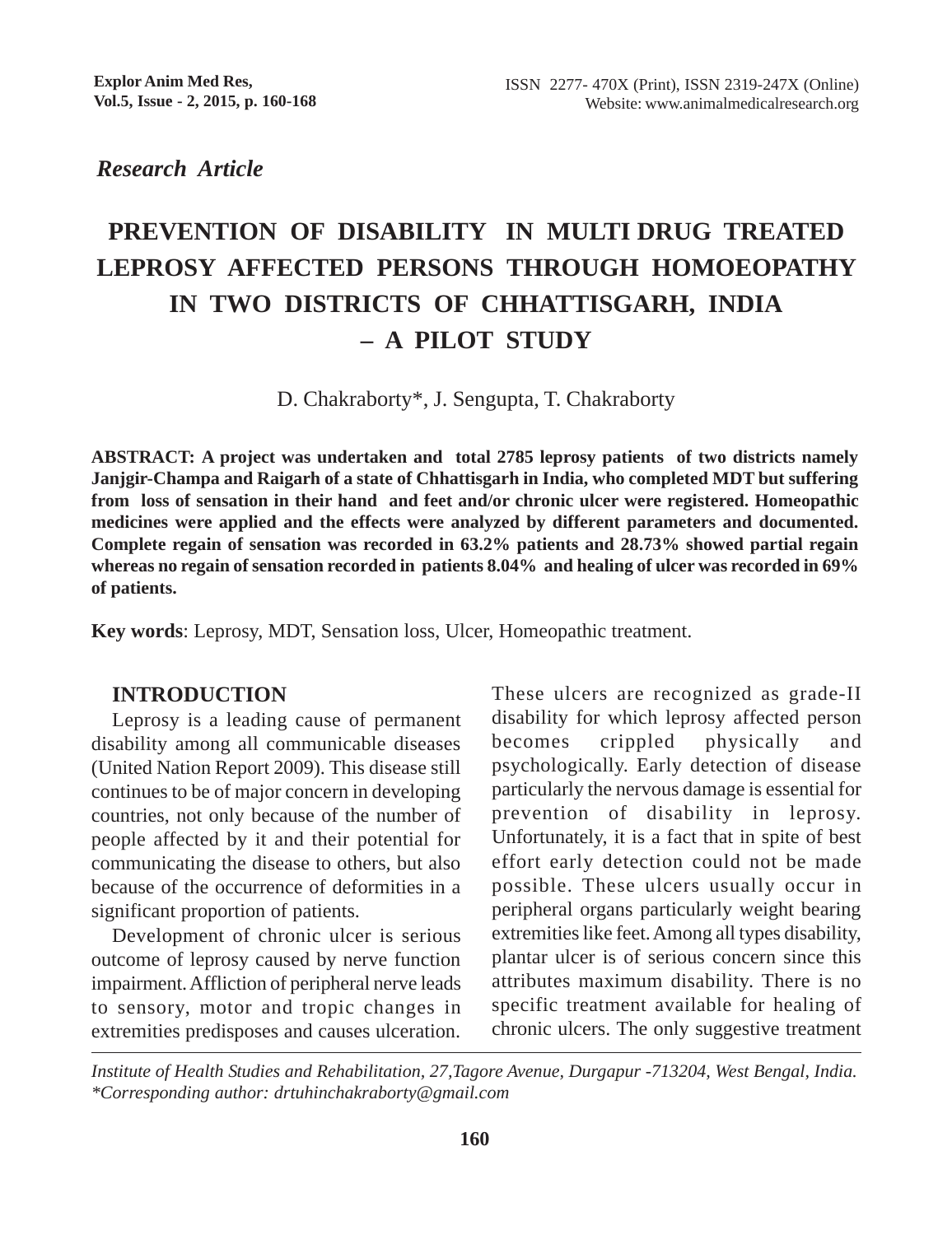of ulcers is self-care and rest of the effected part.

As per WHO approved Multi Drug Therapy (MDT) regime (2008), patients are treated on detection of Hansen's disease. The aim of this treatment however confines to kill the pathogens and to check the infection. The patients are declared cured on the basis of absence of pathogens in the host and absence of granuloma in tissue. However, even after released from treatment (RFT) the patients suffer from neuropathy, loss of pigmentation, ulcer and other secondary complications for rest of their life. In many cases after completion of MDT the patients become AFB negative but the bacteria continue to remain in dormant stage in skin, nerve and in certain other locations like muscle which cause relapse of the disease. Studies conducted by different workers suggested that the leprosy affected people remain at risk of neuropathy resulting from immunological reactions caused by *Mycobacterium leprae* antigens during and even after successful anti-leprosy treatment (Rose and Water 1991, Becx-Bleumink and Berhe 1992, Van Brakel and Khawas 1994, Richardus *et al.,* 1996, Schreuder 1998, Croft *et al.,* 2000, Saunderson *et al.,* 2000).

Evidence for the effectiveness of POD interventions in leprosy is limited. There is only one review assessed the effects of corticosteroids for treating nerve damage in leprosy but did not find evidence from randomized controlled trials for a significant long-term effect of steroid therapy in improving either mild sensory nerve function impairment or longstanding nerve function impairment.

A review assessing the effects of interventions for skin damage in leprosy found weak evidence favoring topical Ketanserin over

Clioquinol cream or zinc paste and topical phenytoin over saline dressing in ulcer healing. No evidence from randomized controlled trials for the effectiveness of self-care or educational interventions was found. Cost-effectiveness data are even more limited, though the importance of cost-effectiveness analysis has been recognized.

The clinical research undertaken through Homoeopathic medicines so far, recorded a remarkable success in the treatment of planter ulcer and nerve impairment in leprosy cured persons who have been released from Multi Drug therapy and are suffering from different residual effects like chronic ulcers, peripheral anesthesia and other secondary complication (Chakraborty and Chakraborty 2000, Chakraborty *et al.,* 2002). Apart from the clinical evaluation the histo-pathologic study demonstrated that one single homoeopathic medicine has got potentiality to reverse degenerative changes of nerve cells (Chakraborty *et al.,* 2009) and Osteomyelitis (Chakraborty *et al.,* 2013) which is the root cause of associated disabilities in leprosy.

An effort was made to replicate the findings of controlled study in field and a pilot project was undertaken in Chhattisgarh, a leprosy endemic state of India where 2785 leprosy affected persons of two districts namely Raigarh and Janjgir-champa who completed multi-drug therapy and suffering from chronic ulcers and loss of sensation in their hand and feet were treated with a homoeopathic medicine *Mercurius solubilis (Merc sol)*.

# **MATERIALS AND METHODS**

During the period of January 2013 to September 2013, 2785 proven cases of leprosy were identified in different leprosy prevalent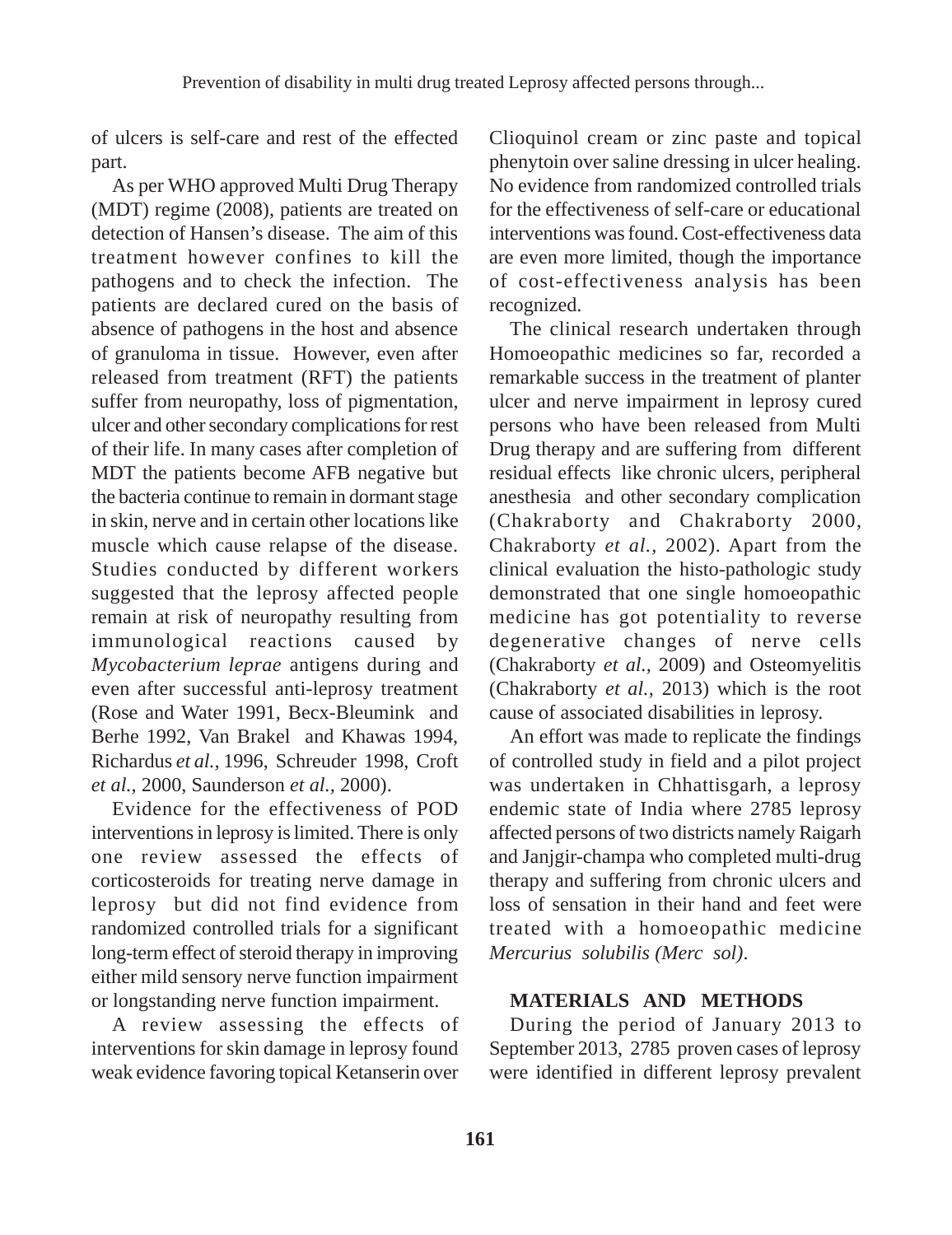areas of Raigarh and Janjgir Champa, two districts of Chhattisgarh.

Registration of a leprosy affected person (LAP) was done based on case history and clinical sign of a patient with ulcer and/or neuropathy. A patient with history of any of the disease condition like diabetes mellitus, malnutrition, Vitamin  $B_1$  and Vitamin  $B_6$ deficiency, Buerger's disease, Raynaud's disease, atherosclerosis, HIV, Poisoning with heavy metals (*e.g*., lead, mercury, and arsenic) Lyme disease, peripheral neuropathy due to autoimmune neuritis, neuropathy due viral aetiology, hypothyroidism was not registered under this project. In the case of diabetes mellitus glucose estimation was done.

Cases were grouped into three categories to study the effect of the medicine:

**Category 1**- Persons residing in Leprosy colonies irrespective of time elapsed since completion of Multi-Drug Therapy (MDT) course.

**Category- 2:** RFT cases from the community who had completed the MDT for more than one year from the date of start of the project.

# **Application of medicine**

 After receiving consent in prescribed format from the patient, on the first day cleaning of the wound/ulcer was done with ordinary soap and water, surgical spirit and calendula Q. Thereafter second day onwards no clearing was done with water. Dressing was done with dry gauge pack daily or every alternate day as was required. *Merc sol* in 200 patency in liquid per *os* once in week was given to all the patients at their door step. In case of any complication the doctor used to monitor dressing and medicine application. Another medicine Calcaria sulph 6X was prescribed in some cases as a supplementary medicine.

After thorough clinical examination and details case study, the selection of medicine was done according to Boerick (1976) and Kent (1978) repertory as followed in a study by Chakraborty *et al.,* (2009). Since in a leprosy patient, the disease symptoms and particular symptoms are found to remain same before or after completion of multi drug therapy so the selection of medicine remains also same.

## **Reasons for selection of** *Merc sol*

[1] It is considered as the king of anti syphilitic medicine.

[2] Every organ and tissue specially the connective tissue, lymphatic system and membrane of the organs was found to be affected by this medicine and it can prevent degenerative changes.

[3] All the patients were very sensitive to heat and cold which was also a common symptom in BL/LL leprosy.

[4] All complaints, especially neuralgic pain reported worse at night.

[4] Profuse oily perspiration day and night.

[5] Tendency to formation of ulcer on tongue and mouth with salivation. This type of symptoms also recorded in BL/LL leprosy.

[6] Bad and violent dreams, sleepless night was one of the important indications, were also recorded as cardinal sign in BL/LL cases.

[7] All these symptoms were the characteristic of syphilitic miasm and as syphilitic miasm showed much symptom similarities with the lepromatous leprosy so for the treatment of BL and LL leprosy Mercurius was selected.

**Evaluation Criteria of ulcer and nerve function impairment (NFI) at the time of registration and after onset of treatment at**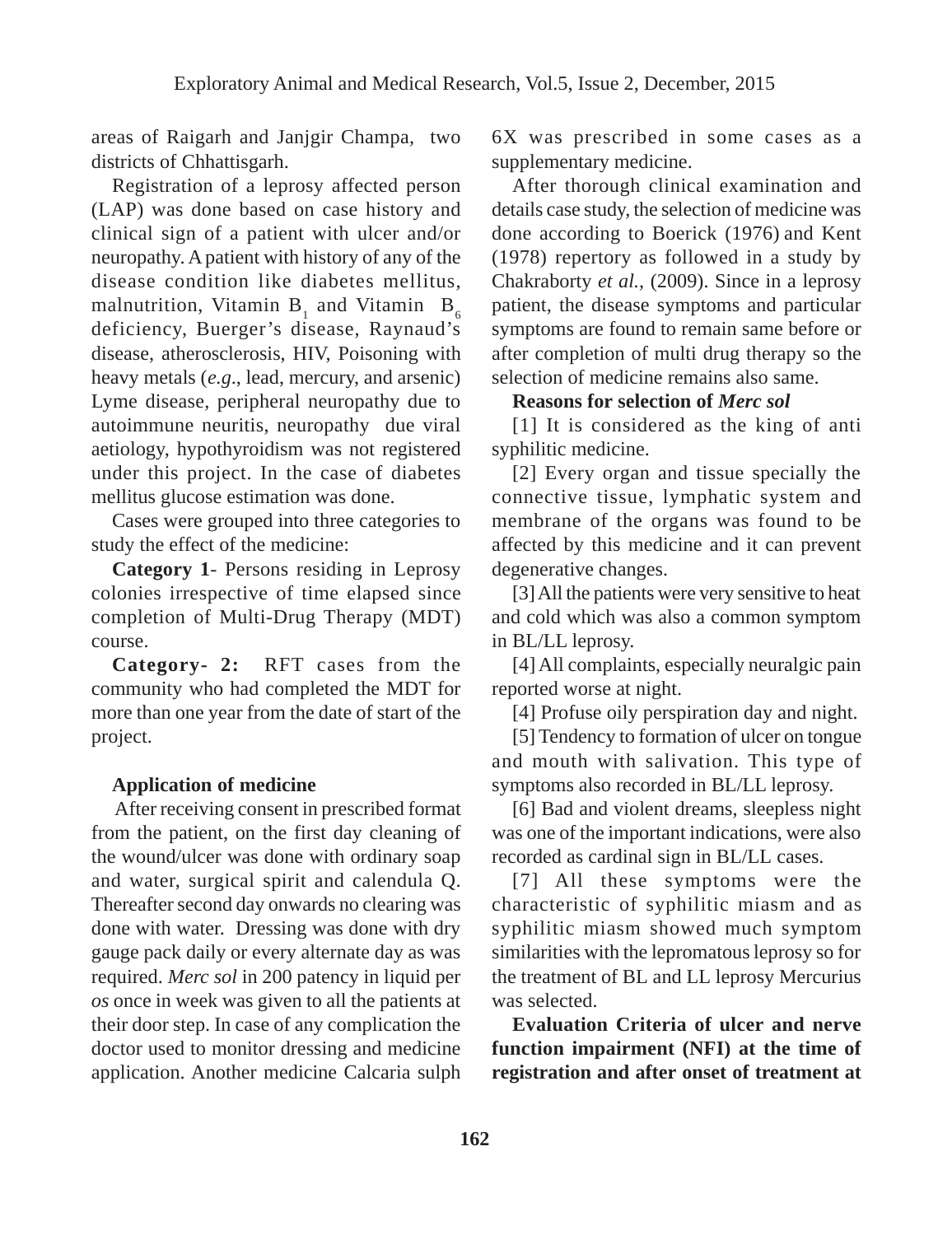Prevention of disability in multi drug treated Leprosy affected persons through...

| Hand<br>Colour         | Approx.<br>Force | <b>Score</b> | Foot<br>Colour | Approx.<br><b>Force</b> | <b>Score</b>   |
|------------------------|------------------|--------------|----------------|-------------------------|----------------|
| Blue filament felt     | 200mg            | $\theta$     | Purple         | 2g                      | $\overline{0}$ |
|                        |                  |              | filament felt  |                         |                |
| Purple filament felt   | 2g               | $\mathbf{1}$ | Red            | 4g                      | 1              |
|                        |                  |              | filament felt  |                         |                |
| Red filament felt      | 4g               | 2            | Orange         | 10 <sub>g</sub>         | $\overline{2}$ |
|                        |                  |              | filament felt  |                         |                |
| Orange filament felt   | 10 <sub>g</sub>  | 3            | Pink           | 300g                    | 3              |
|                        |                  |              | filament felt  |                         |                |
| Pink filament felt     | 300g             | 4            | Pink filament  |                         | $\overline{4}$ |
|                        |                  |              | not felt       |                         |                |
| Pink filament not felt |                  | 5            |                |                         |                |

**Scoring**

Motor nerve function testing was also carried out by Physio-technicians on every patient using modified 5 point MCR scale.

#### **every three months interval.**

a. Clinical sigh

b. Size of the ulcer by measuring length and breath

c. Nature of exudates

d. Presence of granulation tissue

e. Nature of the ulcer whether Complicated or simple ulcer

f. Sensory Testing of the anaesthetic hand and feet by Semmes- Weinstein nylon monofilaments and ball pen

The patients were subjected to slit skin smear to observe presence of AFB. Fifty patients were randomly selected and all these patients were subjected for lepromin test, x ray histopathology to study the effect of medicine.

Healing of ulcer was assessed on the basis of following index

#### **i. Measurement of ulcer**

Measurement of ulcer was calculated from the greatest length (head to toe) and the greatest width (side to side) using a centimeter ruler. Multiplied these two measurements (length X width) to obtain an estimate of surface area in square centimeters  $(cm<sup>2</sup>)$ .

A centimeter ruler was used and always the same method was practiced each time for measurement of the ulcer.

#### **ii. Type of exudates**

 Exudate amount: The amount of exudates (drainage) present was estimated after removal of the dressing. The exudate (drainage) was estimated as none, light, moderate, or heavy.

### **iii. Type of tissue present**

**Tissue type:** This refers to the types of tissue that were present in the wound (ulcer) bed.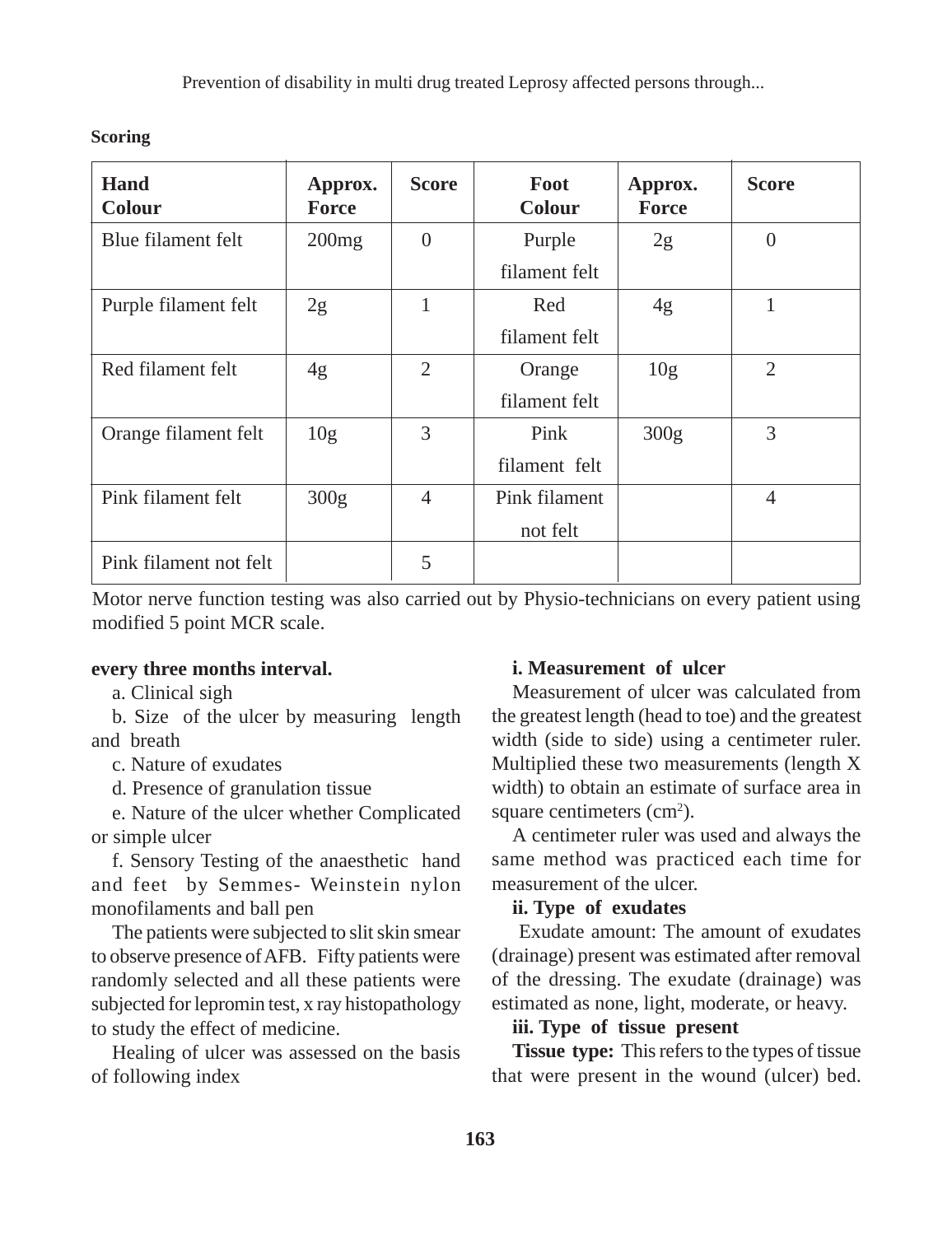

**Fig. 1. Feet showing cracks (before treatment). Fig. 2. Cracks disappeared (after treatment).**



**Fig. 3. Lepromin showed negative reaction in a Lepromatous leprosy (LL) case (Before treatment).**

Scored as a "4" if there was any necrotic tissue present. Scored as a "3" if there was any amount of slough present and necrotic tissue was absent. Scored as a "2" if the wound was clean and contained granulation tissue. A superficial wound that was reepithelializing was scored as a "1." When the wound was found closed, scored as a "0."

**4 - Necrotic tissue (eschar):** black, brown, or tan tissue that adhered firmly to the wound bed or ulcer edges and found to be either firmer or softer than surrounding skin.





**Fig. 4. After treatment with** *Mercurius solubilis***, Lepromin showed positive reaction characterized by presence of erythematous nodule (16mm) with ulceration in a Lepromatous leprosy (LL) case.**

**3 - Slough:** Yellow or white tissue that adhered to the ulcer bed in strings or thick clumps, or was mucinous.

**2 - Granulation tissue:** pink or beefy red tissue with a shiny, moist, granular appearance.

**1 - Epithelial tissue:** for superficial ulcers, new pink or shiny tissue (skin) that grew in from the edges or as islands on the ulcer surface.

**0 - Closed/Resurfaced:** the wound was completely covered with epithelium (new skin).

## **Nerve function assessments**

A nerve function assessment was carried out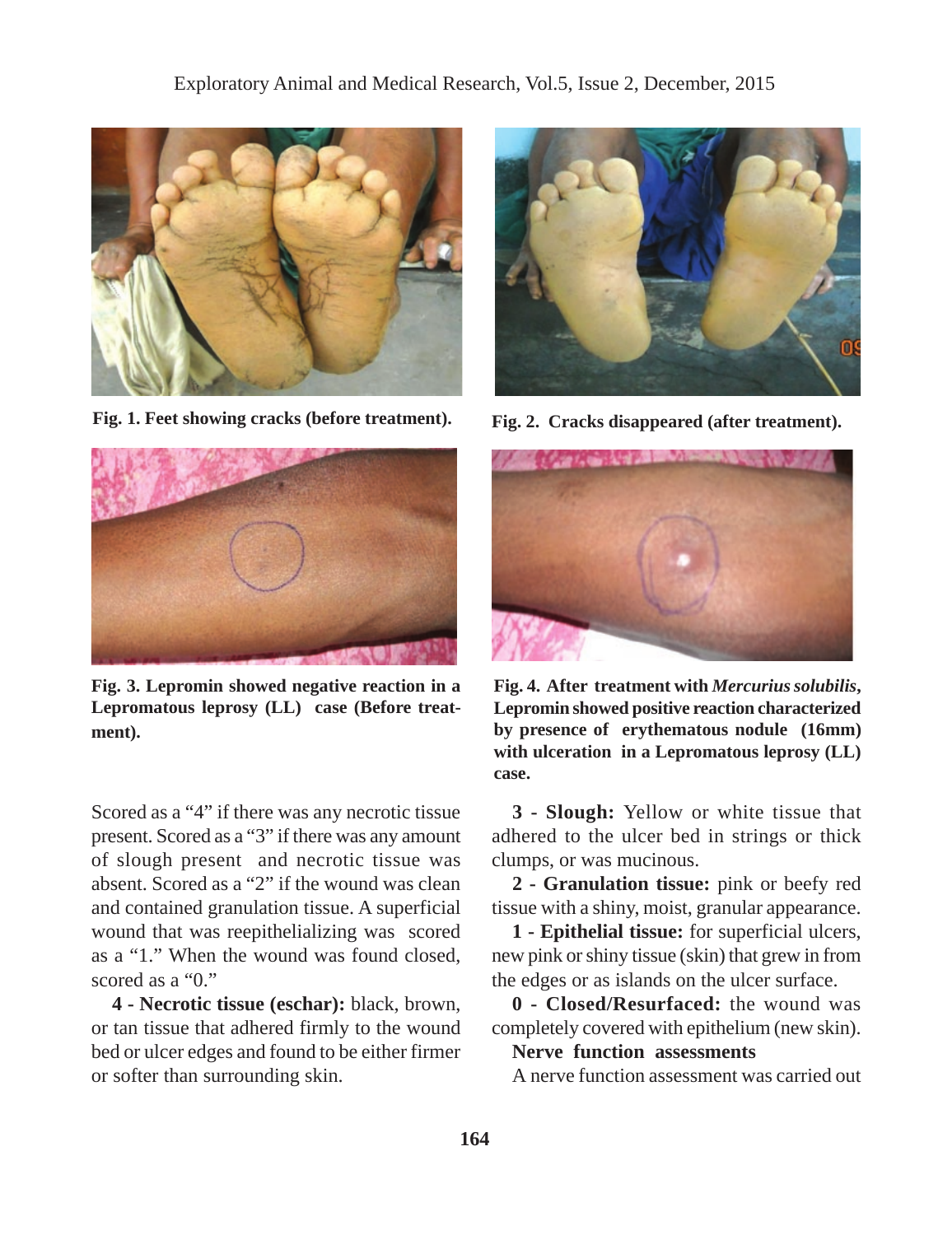using standard techniques like a) Semmes-Weinstein nylon monofilaments at the time of first appearance before application of the medicine. Sensory nerve function testing of the palms of the hands and soles of the feet was carried out in each patient. Testing was carried out using ball-point pen as described by Jean Watson at twelve standard points on each palm and on eleven points on the soles. On the palm five points were taken as supplied by the ulnar nerve and seven for the median.

Touch sensation was tested using a standard set of colored Semmes–Weinstein monofilaments. The monofilaments used were 200 mg, 2 g, 4 g, 10 g and 300 g. Normal reverence values were 200mg for hand and 10 g for the foot. The test site and scoring methods are given as follows.

### **Test sites**

1. On the ulnar side of the hand:

a.Hypothenar eminence

b.Fifth metacarpal head (MCP 5)

c.Volar surface of the distal phalanx of the little finger

2. On the median side of the hand:

a.Thenar eminence

b.Volar surface of the distal phalanx of the thumb

c.Volar surface of the distal phalanx of the index finger

For the radial cutaneous nerve:

Dorsal on the thumb, at the site of the motor point

3. On the foot:

a.Planter surface of the distal phalanx of the big toe

b.First metatarsal head

c.Fifth metatarsal head

d.Planter surface near lateral border of the foot

e.Lateral border of the foot (just distal from the head of the first metatarsal bone).

# **Lepromin Test**

To assess the immunological status or CMI state in 100 nos randomly selected leprosy patients across the spectrum of disease lepromin test was carried in a using Dharmendra antigen, a suspension of defatted leprosy bacilli first reported by Dharmendra (1985). It was further standardised by bacterial count by Sengupta *et al.,* (1979). This antigen evokes an early as well as late reaction with an intradermal dose of 0.1ml. Early reaction was read after 48 to 72 hours and late reaction after 21 to 28 days of inoculation over the flexor surface of right forearm / induration of 5 mm and above with erythema of 10 mm or more was considered as positive. The early responses were graded as erythematous oedema doubtful E (less than 5 mm)  $1 + (5 \text{ to } 9 \text{ mm}) 2 + (10 \text{ to } 14 \text{ mm})$  and  $3 + (15)$  mm and above). Absence of any response was considered negative. Similarly late response graded as lack of evident response negative (-ve) Elevation or infiltration 3 o 4 mm doubtful  $(\pm)$  nodule  $(5 \text{ mm})$  1 +, 5 mm to 10 mm, 2 +, 3+ (10 mm above).

# **Collection of skin biopsy**

Using a 6mm punch, skin biopsy in duplicate was taken from edge of the lesion area before onset of treatment and after treatment from 100 randomly selected patients. The biopsies were fixed in 10% buffered formalin, processed in automatic tissue processor (Histokinette, Richert Jung Germany) and embedded in paraffin. Five micron thick paraffin sections were cut and stained with haematoxylin and eosin, modified Fite Faraco method for demonstration of lepra bacilli in tissue sections (Nayak *et al.,* 2003). All the biopsies were given coded number and evaluated under light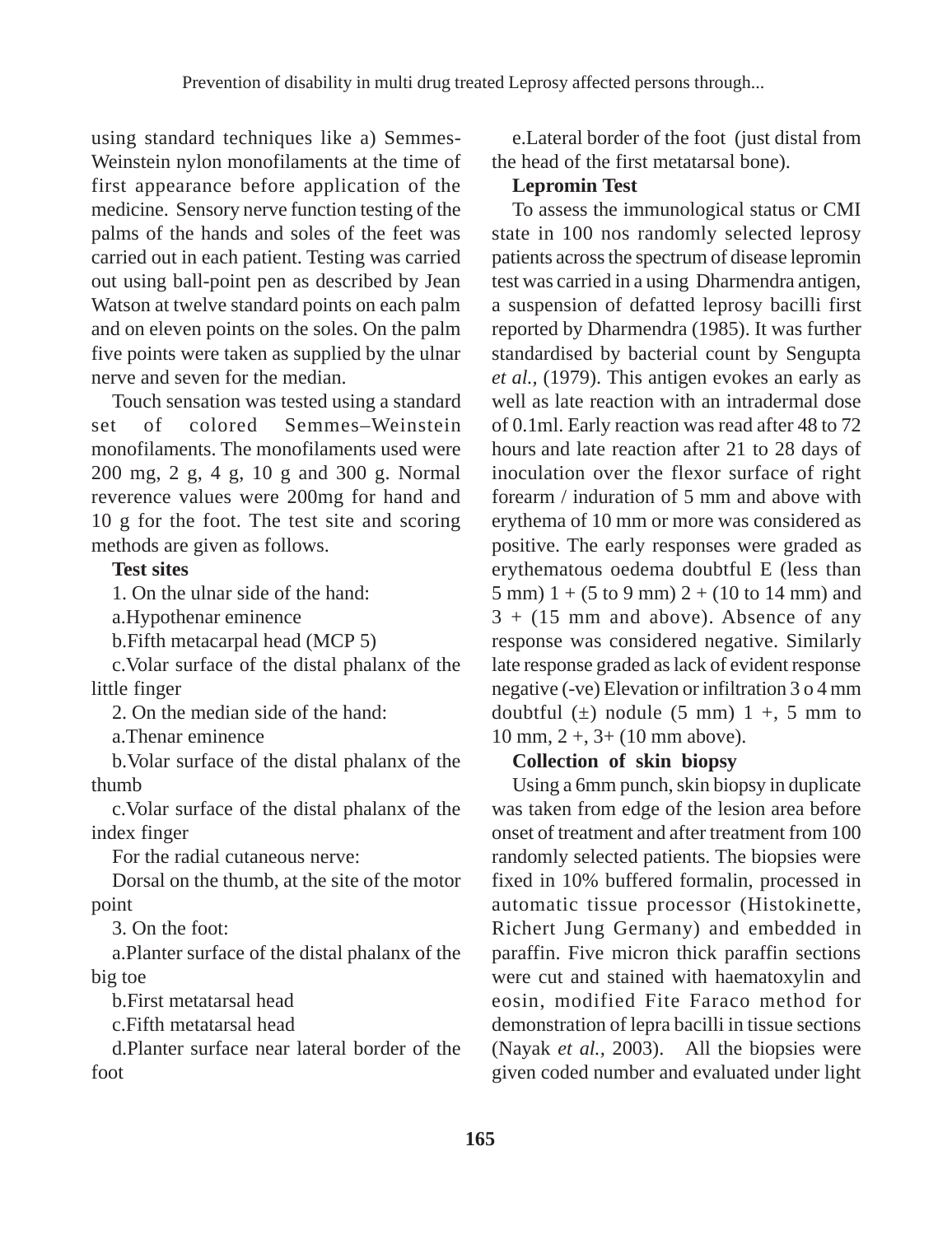microscope by three pathologists independently to avoid any bias on interpretation among pre and post treatment biopsies.

# **RESULTS AND DISCUSSION**

At the end of one year, an evaluation was carried out on 2785 patients. Complete regain of sensation was recorded in 63.2% patients and 28.73% showed partial regain whereas no regain of sensation recorded in 8.04% patients. Healing of ulcer was recorded in 69% of patients. A patient reported with anesthetic feet showing cracked dry condition (Fig.1) became normal with regain of loss of sensation (Fig.2)

Out of skin biopsies taken from fifty patients after registration in twelve cases epidermis was unremarkable. Dermis showed epithelioid cell granulomas involving dermal appendages, blood vessel and nerve fibers. A few Langhans giant cells were seen. Vessel wall appears thick, oedematous with partial occlusion of the lumen. Nerve fibers appear swollen and degenerated. In twenty one cases Epidermis was unremarkable. Dermis shows florid epithelioid cell granulomatous lesions with Langhans' giant cells involving dermal appendages, nerve fibers and perivascular spaces. Nerve fibers appear swollen, degenerated and invaded by inflammatory cells. In seventeen cases epidermis was also found unremarkable. Dermis shows focal collection of lymphocytes and macrophages involving perivascular, periappendageal and perinural spaces. Appendages appear partly atrophic. Nerve fibers appear swollen, edematous and infiltrated by lymphocytes. Vessels are partially occluded.

The skin biopsy taken from the same patients after one year demonstrate normal dermis with appendages. Regeneration of nerve twigs was noticed. Blood vessels appeared normal. Acid Fast Staining failed to demonstrate any presence of Acid fast bacilli. In all cases epidermis was unremarkable. Acid Fast staining failed to demonstrate any presence of Acid fast bacilli.

Slit skin smear done in fifty cases showed AFB +ve in four cases which were found negative after treatment.

# **Lepromin reaction**

All the patients showed no reaction to lepromin testing carried out with standardized Dharmendra antigen before the treatment (Fig.3) whereas same Lepromin testing carried out with standardized Dharmendra antigen evoked both early and late skin reactions (Fig.4) in 43 out of 50 patients (86%) after treatment.

Leprosy still poses major therapeutic challenge to the researchers because the immune system of the host gets adversely affected. Leprosy is a dreaded disease because of the deformities and disabilities (Jopling 1991) caused by immunological reactions against *Mycobacterium leprae* antigens. Hastings *et al.,* 1985). Successful treatment should prevent or heal deformities and disabilities (Palande 1994). Unfortunately people remain at risk became of neuropathy resulting from such reactions during and even after successful multi drug treatment (Van Brakel and Khawas 1994, Richardus *et al.,* 1996, Schreuder 1998, Croft *et al.,* 2000, Saunderson *et al.,* 2000).

Although many countries including India have attained elimination figure of prevalence rate less than 1 per 10,000 populations, the disability of the leprosy affected patients is still remains a major problem. As per the available data 58.85% of new leprosy cases in the world are reported in India. It has been seen that 60% patients have peripheral nerve damage at the time of diagnosis which require treatment with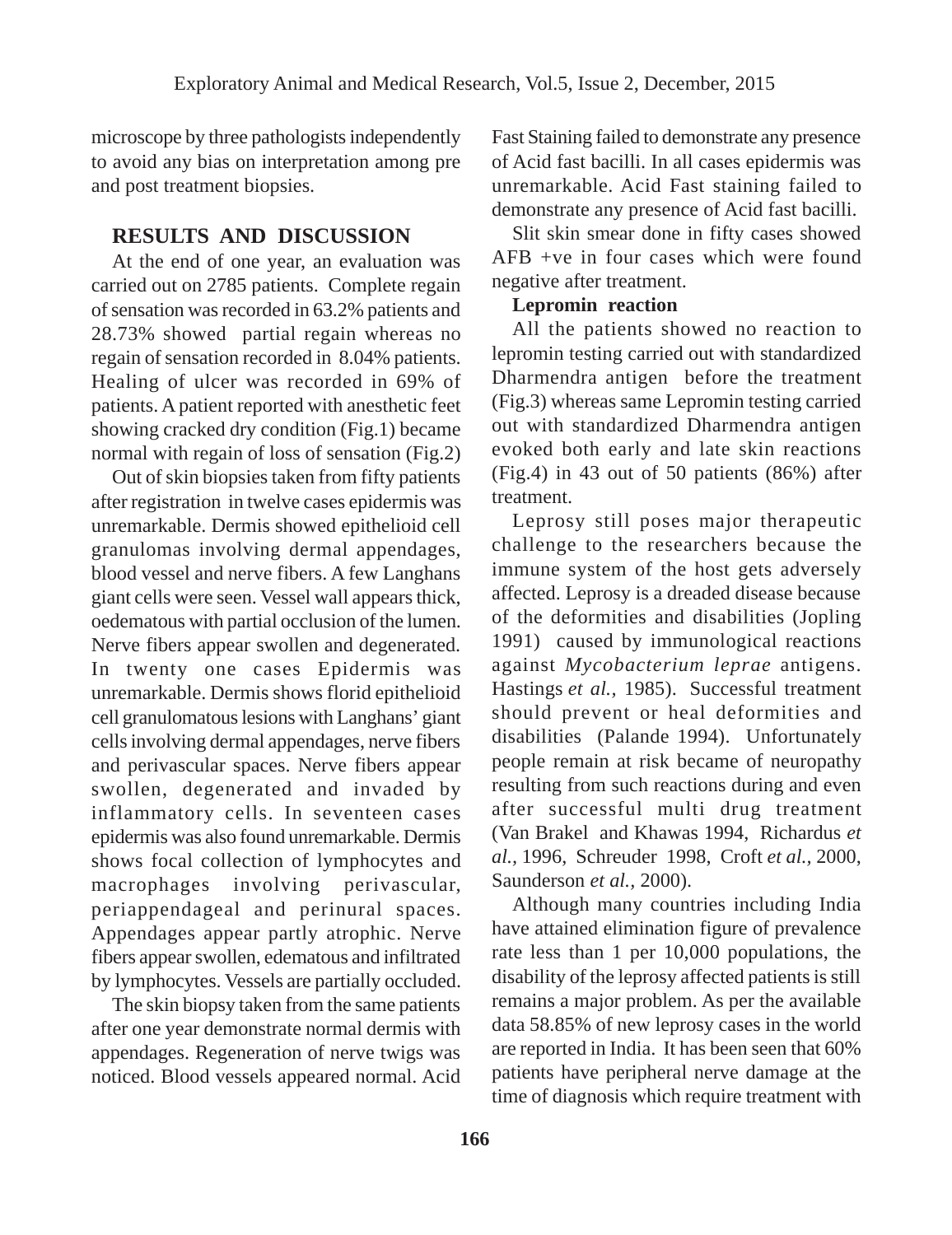steroid lasting several months. Even after Multi drug therapy (MDT) long term morbidity possesses major problem. The peripheral neuropathy which is initiated by *Mycobacterium leprae* infection and its accompanying immunologic events, mostly leads to severely debilitating physical, social, and psychological consequences throughout the rest of the life of the affected person.

Nerve damage caused in leprosy affects small dermal nerves and peripheral nerve trunks. Perineural inflammation is a characteristic and hallmark of early leprosy. T cell-mediated inflammation is the main pathological process in leprosy nerve damage. The level of nerve damage in leprosy is high with up to 60% patients having clinically apparent nerve damage at the time of diagnosis; 30% of patents may develop further nerve damage during treatment and 10% may develop new nerve damage after or during MDT. Since the nerve damage is immune mediated, the antibiotics used to treat *M leprae* infection have hardly any effect on the accompanying nerve damage. Thorough scrutiny of available literature confirmed the fact that osteomyelitic changes occur in leprosy appears to be irreversible. There is no effective treatment for healing of planter ulcer and osteomyelitis and rest of the affected part by means of a total-contact cast or bed rest and the vigorous treatment of secondary infection is advised to prevent further destruction of bones and joints. On contrary *Merc sol* found to be effective in treating ulcer and osteomyelitis even in normal working condition without bed rest.

The most remarkable outcome of this treatment are reappearance of normal skin colour and regain of loss of sensation in the lesional areas which was supported by the histopathological findings like reappearance of nerve twigs, sebaceous and sweat glands.

#### **ACKNOWLEDGEMENT**

The Authors are thankful to the Principal Secretary, Dept. of Health & Family Welfare for financial support and Dr G S Badesa, Director of Ayush for his help and technical support. The Authors also expressed their gratitude to the Executive Director, State Health Resource Centre, Chhattisgarh, India for undertaking evaluation work.

### **REFERENCES**

Becx-Bleumink M , Berhe D (1992) Occurrence of reaction, their diagnosis and management in leprosy patients treated with multidrug therapy; experience in Leprosy Control Program of the All Africa Leprosy and Rehabilitation Training Centre (ALEWRT) in Ethiopia. Int J Lep 60: 173- 184.

Chakraborty D, Chakraborty T (2000) Treatment of Planter Ulcer in Leprosy. Proceeding of the Asian leprosy Congress 9-13 Nov, 2000, Agra,India.

Chakraborty D, Dutta S, Chakraborty T (2002) Trail of homeopathic medicine in the prevention of disability proceedings of the  $16<sup>th</sup>$  International leprosy Congress, held in Salvador, Brazil in 4-9<sup>th</sup> Aug 2002.

Chakraborty D, Chakraborty T, Das S, Sengupta J (2009) A Randomised double blind clinical trial of a homoeopathic medicine in the treatment of trophic ulcer and neuropathy in leprosy. Ind J Res Homeopathy 3(4): 54 - 65.

Chakraborty D, Chakraborty T, Sengupta J (2013) Successful treatment of Osteomyelitis in Leprosy patients by homeopathic medicine. Explor Anim Med Res 3(2):170-177.